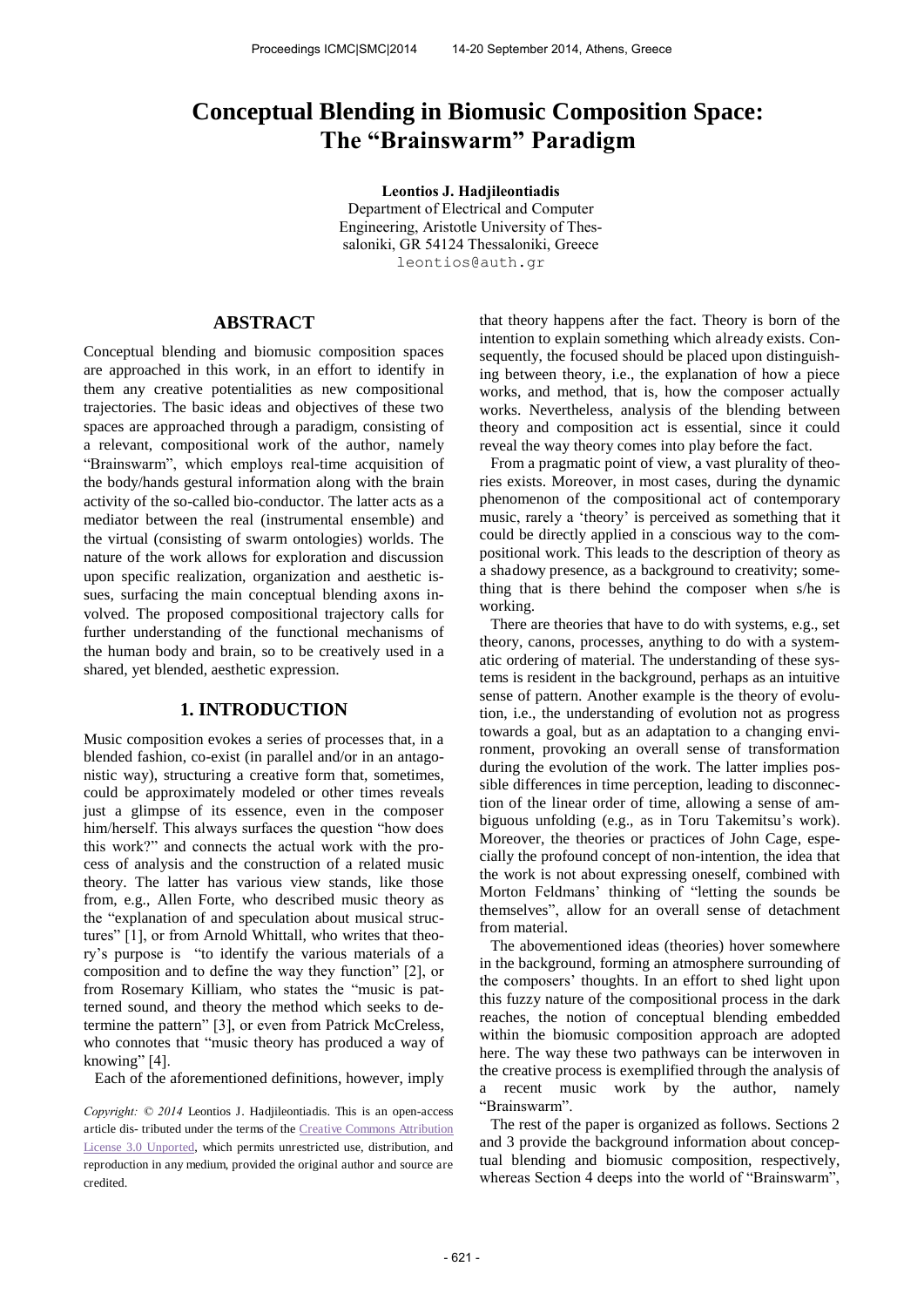presenting the underlying concepts, their blending axons, and their reflections to the structural and aesthetic characteristics of the work; Section 5 discusses specific aspects of the work, from a reflective point of view; Section 6, finally, concludes the paper.

# **2. CONCEPTUAL BLENDING**

Generating new ideas is often a result of unfamiliar combinations of familiar ideas. Although generating novel ideas, or concepts, by combining old ones is not complicated in principle, the difficulty lies in doing this in a computationally tractable way, and in being able to recognize the value of newly invented concepts for better understanding a certain domain; even without it being specifically sought, i.e., by 'serendipity' [5].

An important recent development that has significantly influenced the current understanding of the general cognitive principles operating during creative thinking is Fauconnier and Turner's theory of conceptual blending [6]. Fauconnier and Turner proposed conceptual blending as the fundamental cognitive operation underlying much of everyday thought and language, and modeled it as a process by which humans subconsciously combine particular elements and their relations of originally separate conceptual spaces into a unified space, in which new elements and relations emerge, and new inferences can be drawn.

Although the cognitive, psychological and neural basis of conceptual blending has been extensively studied [7] and Fauconnier and Turner's theory has been successfully applied for describing existing blends of ideas and concepts in a varied number of fields, such as linguistics, mathematics, political science, discourse analysis, philosophy, anthropology [8], their theory has hardly been used for implementing creative computational systems. Consequently, the theory is silent on issues that are relevant if conceptual blending is to be used as a mechanism for designing creative systems: it does not specify how input conceptual spaces are retrieved; nor which elements and relations of the input spaces are to be projected into the blended space; nor how these elements and relations are to be further combined; nor how new elements and relations emerge; nor how this new structure is further used in creative thinking (i.e., how the blend is "run"). Actually, conceptual blending theory does not specify how novel blends are constructed.

Nevertheless, a number of researchers in the field of computational creativity have recognized the potential value of Fauconnier and Turner's theory for guiding the implementation of creative systems, and some computational accounts of conceptual blending have already been proposed [9]. They attempt to concretize some of Fauconnier and Turner's insights, and the resulting systems have shown interesting and promising results in creative domains, such as interface design, narrative style, poetry generation, or visual patterns. All of these accounts, however, are customized realizations of conceptual blending, which are strongly dependent on hand-crafted representations of domain-specific knowledge, and are limited to very specific forms of blending. The major obstacle for a general account of computational conceptual blending is

currently the lack of a mathematically precise theory that is suitable for the rigorous development of creative systems based on conceptual blending.

The only attempt so far to provide a general and mathematically precise account of conceptual blending has been put forward by Goguen, initially as part of algebraic semiotics and later in the context of a wider theory of concepts that he named Unified Concept Theory [10]; Nevertheless, Goguen's account is still very abstract and lacks concrete algorithmic descriptions.

Despite the lack of concrete algorithmic descriptions<sup>1</sup>, the aforementioned idea of conceptual blending can be intuitively transferred to the field of music composition as a means of creativity, since it can provide a basis for the development of combinatorial relations of different cognitive spaces into a new, unified, one, in which new evidence and correlations emerge, creating new syntactic and semantic representations, when deployed in those genuinely creative tasks (such as music composition), underlying the sort of abstract reasoning common to many branches of the sciences and the arts. This approach can be seen as a creative challenge that puts concerns and stimulates metacognitive mechanisms in understanding the role of the composer him/herself, both at the individual and social level, in the 21st century.

# **3. BIOMUSIC COMPOSITION SPACE**

Western art music traditions have historically put absented the human body from being seen and heard, i.e., limiting its visibility/audibility, within compositional methodologies and performance practices. Biomusic, in which music is composed for, and derived from, the physiological productions of the body, serves to reintegrate the human body within art music traditions [11]. As such, biomusic induces a renewed understanding of the body, when it is related to traditional modes of composition, performance, and musical analysis.

Biomusic has been used to describe a broad class of biologically created (or even sometimes biologically inspired or related) sounds. The core of the work done in Biomusic focuses on the use of human physiological and kinematic signals, measured directly on the body, to enable precision manipulation of sound in a functional setting. While sonification of biosignals has been a tool for scientists and musicians alike for over fifty years [12], it was necessary to invent new human-computer interfaces in order to enable the use of these signals as a real-time information sources. It is fundamentally the real-time feature analysis and pattern recognition of the physiological signals that enhances the composer's arsenal, providing him/her with the capability of using these complex, seemingly random signals as potential human-music interfaces that define a set of compositional spaces with varying properties and potentialities.

The main spaces explored in the biomusic field include: (i) physical gesture analysis and control using primarily signals from the muscles, or by distance capturing the

<sup>&</sup>lt;sup>1</sup>A recent EU FP7-funded research work, namely "COINVENT Project" (<http://www.iiia.csic.es/coinvent/node/1>), has embarked towards such direction.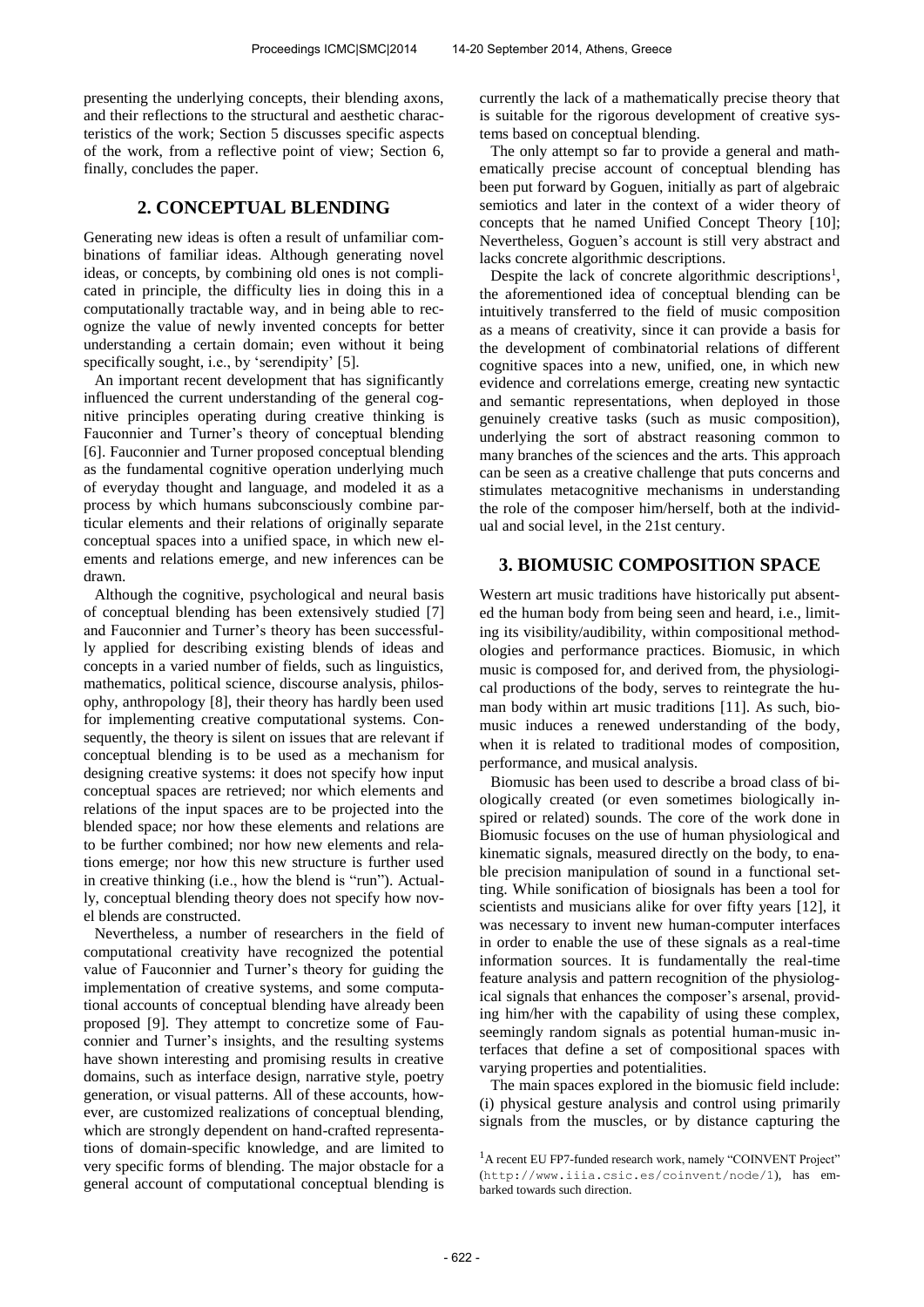body movements (e.g., via Microsoft Kinect) and (ii) cognitive control using signals from the brain. Lately, an interest has been grown in recognition of emotional states from physiological states, such as the encephalogram (EEG) signals [13, 14].

Biomusic sees the sounds as the driving substance that informs the realization of the body in relation to itself and to other bodies—social, physical and imaginary ones that make up complex and unpredictable networks of space and place.

New possibilities of becoming for the body are opened when realizing the body through its interface with sound and space, stretching its old limits and creating new ones. By converging sound, body and space towards a unified perspective, new dimensions of, and sensitivities towards, environments can be engaged, re-imagining and transforming all types of possible relationships to these and to ourselves and each other within these. As a consequence, both experiential stimuli and cognitive concepts could be creatively blended and seen as common denominators, shared by music and biological systems, establishing a symbiotic connection between them. Such an effort is described in the "Brainswarm" case, described in the succeeding section.

# **4. THE "BRAINSWARM" PARADIGM-BLENDING AXONS**

The author's work "Brainswarm" (2013, Op. 88), for bioconductor soloist and ensemble, Microsoft Kinect, ΕEG Emotiv, MAX/MSP-Processing live electronics and visuals, belongs to a series of works that derive their content from the site of biomusic, combining information in realtime from the conductor (both from his/her brain and from his/her movements-gestures) with the sound of natural instruments.

In this work, an attempt to simultaneously connect the real with the virtual space is initiated, where each real instrument is mapped to a virtual one, in which 'lives' a swarm. Similarly, the spatial distribution of brain activity by the conductor (as recorded by 14 EEG channels), is assigned to a swarm that guides the behavior of other swarms, placing to them obstructions and/or prays, turning them, occasionally, to detectors, predators and dominators in their environment. Consequently, their spatial variations are mapped to transformations in the sound field, in an attempt to couple the experiential behavior with sound structures.

The bio-conductor directs both real and virtual instruments, activating experiential (brain activity) and cognitive (gestures) procedures, which give him/her the role of the protagonist (soloist) in both spaces.

The work is developed on the axis of the behavior in a symbiosis, in both the real and virtual space, which tends from individuality to social integration, with all the potential consequences of this trajectory. In the following subsections, the blending axons of the work are described in details.

## **4.1 Real & Virtual Worlds**

The setting of the work is organized around the blending of virtual and real worlds. In fact, the former includes swarm ontologies and it is conceived via projection on a screen above the musicians, whereas the latter refers to the physical instruments spanning the physical space, i.e., Flute, Clarinet in Bb (doubling Bass Clarinet in Bb), Piano (incorporating extra material of: 1 Mini jam jar, 1 A4 paper sheet, 1 CD), Violin and Violoncello. In this setting, there is an One2one correspondence between the instruments and the swarm ontologies, with the so-called, bio-conductor serving as the connecting physical link (see Fig. 1).

The technological mediator between the two worlds includes the Microsoft Kinect sensor (<http://www.microsoft.com/en-us/kinectf> orwindows/), for capturing the bio-conductor's body movements and hand gestures, and the EEG Emotiv (<http://emotiv.com/>), for real-time capturing his/her EEG signals (see Fig. 2). With this biosensors, a blending of internal (EEG signals) and external (gestures) information sources of bio-conductor is achieved.

The aforementioned blending is practically realized via the concrete roles of the bio-conductor's information sources. In particular, the body/hand gestures are used for conducting at the physical space, but also for interacting with the virtual one. The current EEG channel with the



**Figure 1**. The one2one correspondence between the virtual world (swarm ontologies) and the physical world (instruments), with the bio-conductor acting as mediator in both worlds.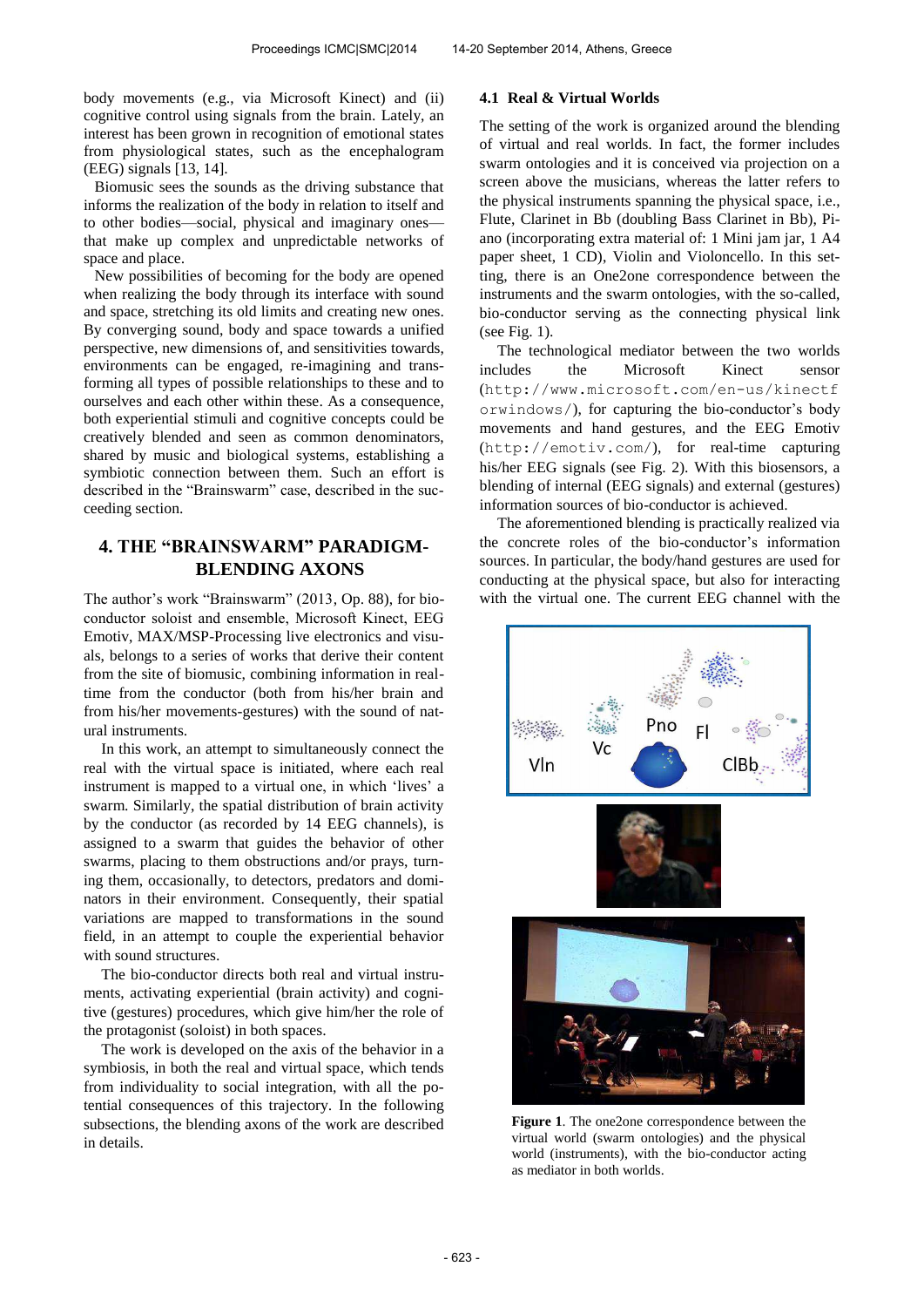maximum activation (within a time window) produces food generation to the swarm inside the brain, which is then (randomly) reflected to the external swarm space, in a correspondence to the spatial distribution of the EEG recording sites (see Fig. 2-bottm right and Fig. 3). This, in fact, defines the trajectory of the swarms as they react as predators and always seek for food. The latter is interfered with a series of added obstacles (see Fig. 3). In this sense, conducting of the swarms by the bio-conductor's brain activity is achieved.

### **4.2 Individual & Social Behaviors/Roles**

The individual behavior of a swarm is defined by the three main characterstics of its boids (see Fig. 4), i.e.: (i) separation: steer to avoid crowding local flockmates (Fig.



**Figure 2**. The technological mediators used in "Brainswarm" to capture the bio-conductor's body/hand gestures (MS Kinect-top left) and EEG brain activity via the EEG Emotiv interface (topright). The way the latter is used and the corresponding recording sites on the brain are shown in bottom-left and bottom-right, respectively.



**Figure 3**. The projected alterations in the swarms' space according to the activation of the bioconductors hands (left/right), the EEG generated food inside the bio-conductor's brain simulation due to his/her maximum brain activity and the reflected food "provoking" the closest swarm towards it, along with the added obstacles that interfere with the swarms' trajectories.

4(a)), (ii) alignment: steer towards the average heading of local flockmates (Fig. 4(b)), and (iii) cohesion: steer to move toward the average position of local flockmates (Fig. 4(b)).

Each boid has direct access to the whole scene's geometric description, but flocking requires that it reacts only to flockmates within a certain small neighborhood around itself. The neighborhood is characterized by a distance (measured from the center of the boid) and an angle, measured from the boid's direction of flight. Flockmates outside this local neighborhood are ignored. The neighborhood could be considered a model of limited perception (as by fish in murky water), but it is probably more correct to think of it as defining the region in which flockmates influence a boids steering.



**Figure 4**. The three main cahracterstics of a swarm boid behavior with its flockmates: (a) separation, (b) alignment, and (c) cohesion.

A series of blended individual and social behaviors at the swarms' space is depicted in Fig. 5, including (from top to bottom) randomness (the boids' birth state), formation (ontology existence), blended-existence (merge/split), cohesion-existence (defend clustering), attack (hostility), and domination (the winner-takes-all).

The blended individual and social behaviors illustrated in Fig. 5 are also reflected at the music score level. In particular, there are (i) introductory events (to justify the one2one correspondence through the change of swarm speed), (ii) interactive events (reflection at the physical structural section and bio-conductor's behavior), and (iii) trajectory events (reflection at the physical behavioral level and bio-conductor's expressive gestures); some indicative examples from score excerpts are shown in Fig. 6.

## **4.3 Deterministic & Stochastic Structures**

Blending procedures also take place at the score space in terms of the indeterminacy level of the events. To this end, a variety of event types co-exist, i.e.: (i) periodic events (towards deterministic sound events), (ii) aperiodic events (towards stochastic sound events), (iii) Autonomous events [flexible durations-autonomous repetitions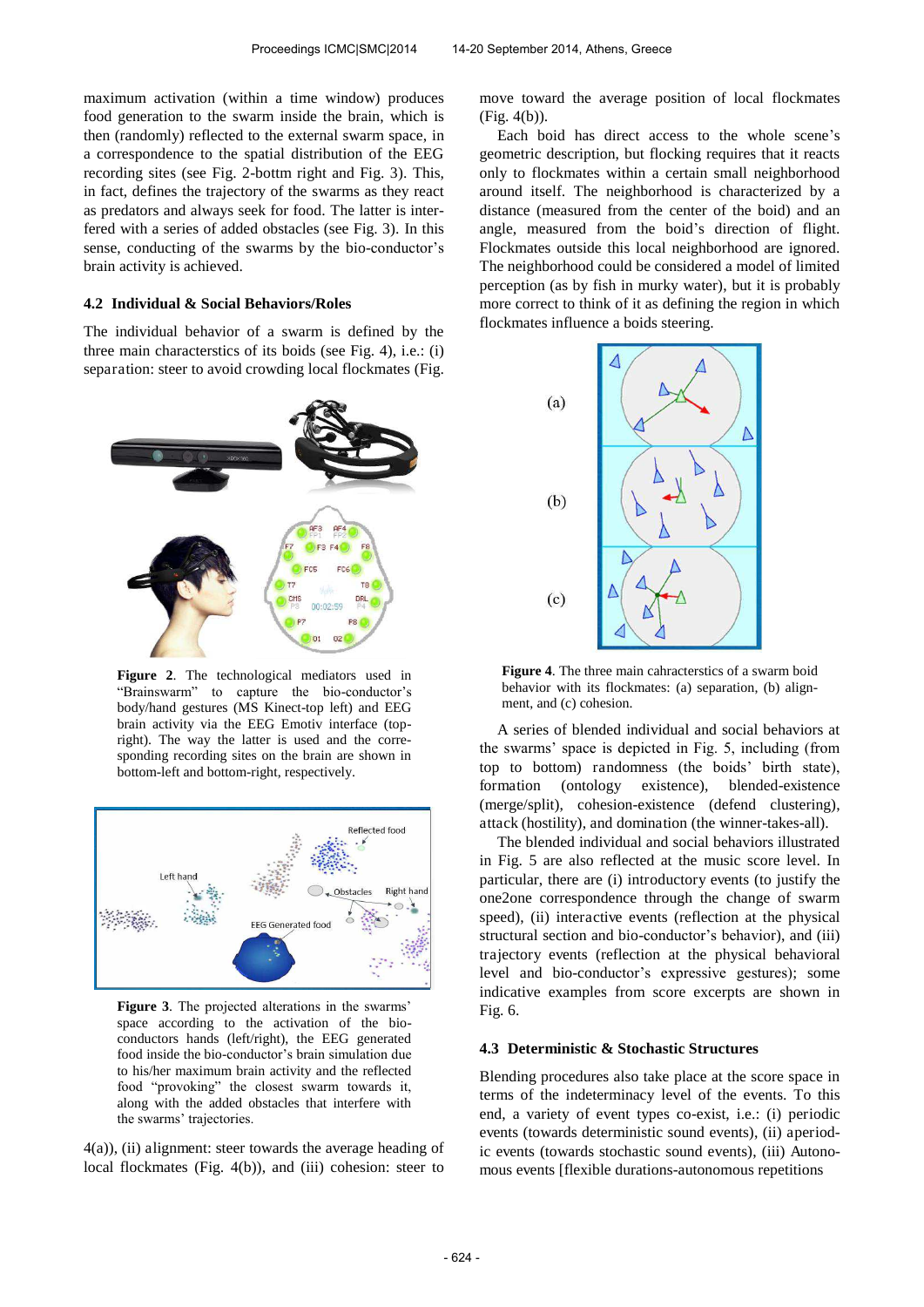

**Figure 5**. The series of blended individual and social behaviors at the swarms' space (from top to bottom): randomness, formation, blended-existence, cohesionexistence, attack, and domination.





**Figure 6**. Indicative examples of blended individual and social behaviors reflected at the score space: (a) interactive events (reflection at the physical structural section and bio-conductor's behavior), and (b) trajectory events (reflection at the physical behavioral level and bioconductor's expressive gestures).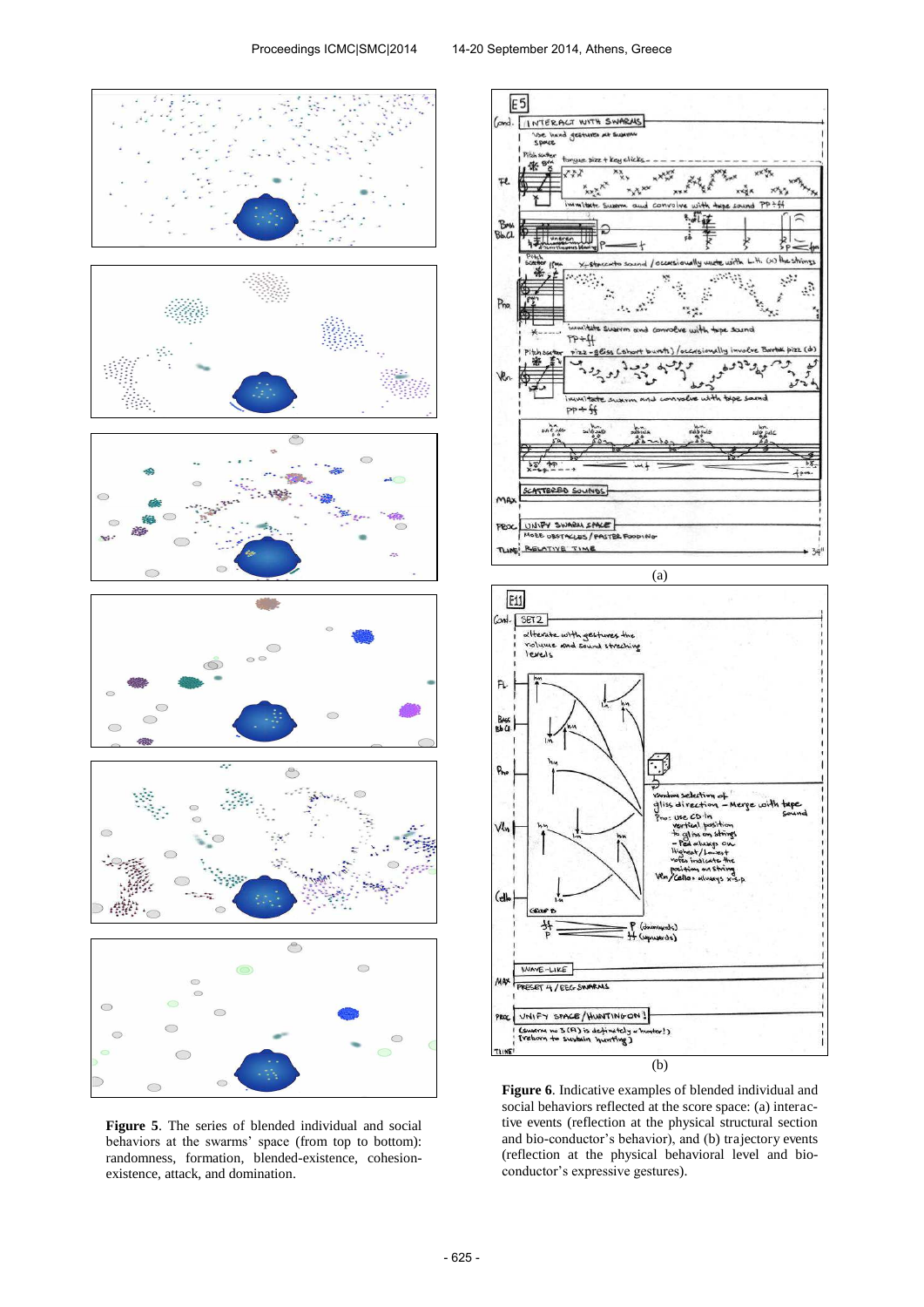(stochastic sound events)], and (iv) random events [random selections combined with autonomous events (stochastic sound events)]; some indicative examples from score excerpts are shown in Fig. 7.



**Figure 7**. Indicative examples of blending procedures that take place at the score space in terms of the indeterminacy level of the events: (a) periodic (b) aperiodic (c) autonomous, and (d) random events.

## **4.4 Conventional & non-conventional sound sources/signals**

#### 4.4.1 Blending

The blending at the source level involves instrumental sound sources as conventional ones and biosignals (14 channels EEG), body gestures signals, swarm gestures

signals, unorthodox instrumental soundings-use of external material, and electronic sounds (AM/FM, granular, buffered sounds) as non-conventional ones.

#### 4.4.2 Handling

The handling of the non-conventional sources is realized through a working interface implemented in MAX/MSP 6.1 (<http://cycling74.com/>), as shown in Fig. 8. From the latter it can be seen that the score is embedded within the interface, which has a specific structure that monitors the functionality of the biosensors (MS Kinect and EEG Emotiv), along with the characteristics of the swarms (see Fig. 9), the bio-conductor's body mobility and brain activity (see Fig. 10) and the series of automation events (see Fig. 11), facilitating the real-time control of a multitude of parameters, that otherwise it would be extremely time-consuming and cumbersome.



**Figure 8**. The MAX/MSP 6.1 interface for handling the non-conventional sources/signals.



**Figure 9**. The part of the MAX/MSP 6.1 interface that monitors the biosensors' status and swarms' parameters, along with the elapsed time and the CPU overloading.



**Figure 10**. The part of the MAX/MSP 6.1 interface that monitors the bio-conductors' body mobility and brain activity, along with the food and obstacles parameters.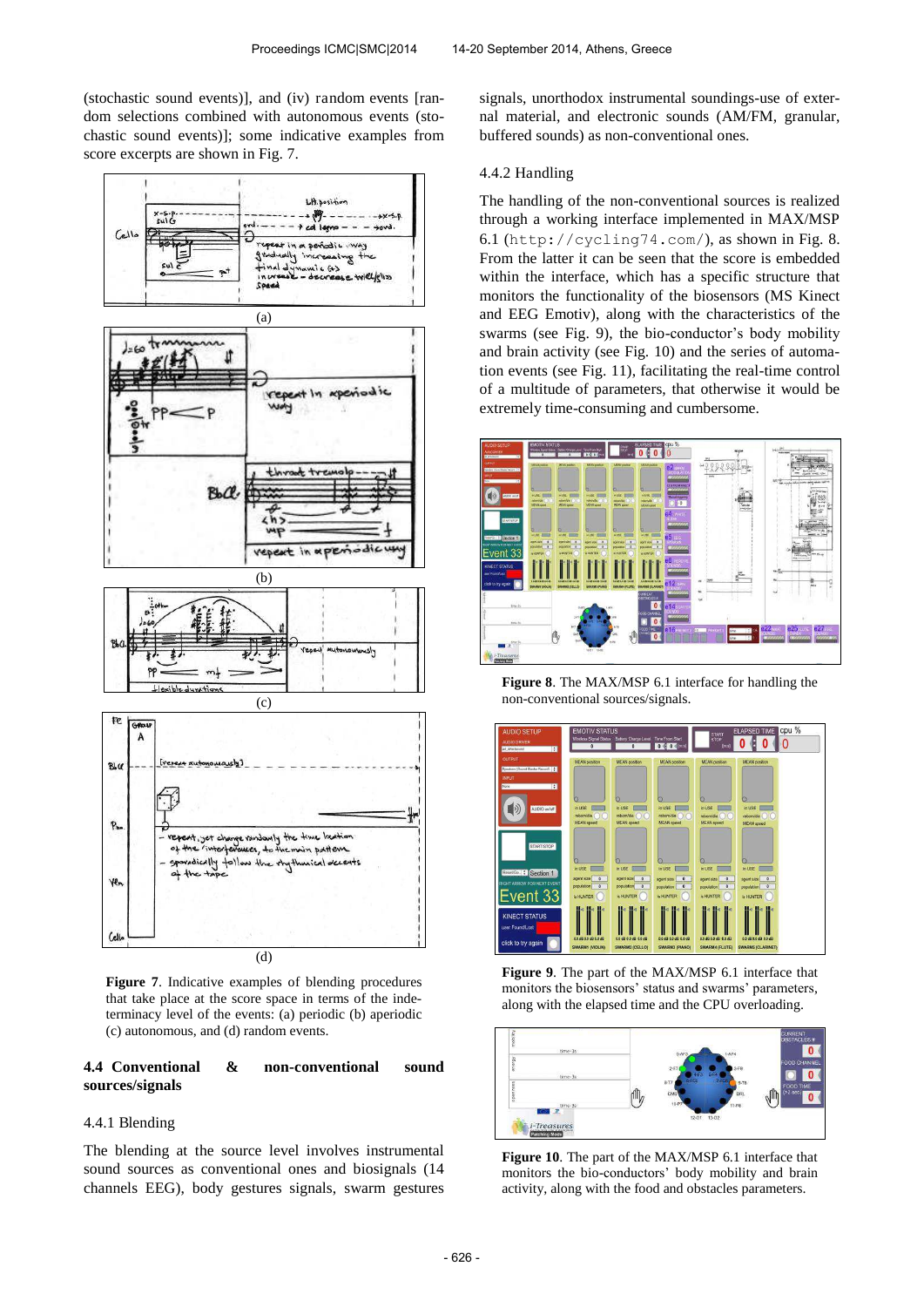

**Figure 11**. The part of the MAX/MSP 6.1 interface dedicated to the artistic control through a series of automation events, accessed by the right-arrow of the laptop keyboard.

### **4.5 Blended notational approaches/timestamp levels**

The final axon of blending relates to the combination of conventional and graphical representations at the notation level and the adoption of relative and absolute timestamps. In this way, both the visual perception of the music and its flow variations across time become an integral part of the way the blending becomes more functional, both at the level of the performer (internal space) and the level of the audience (external space that gradually establishes an internal (individual) one).

#### **5. REFLECTIVE DISCUSSION**

Deeping into the underlying aesthetic intensions and characteristics of the "Brainswarm" paradigm presented in the previous section, the followings could be noted.

The idea behind the work<sup>2</sup> is to create a kind of soloist bio-conductor capturing his/her gestures via Kinect and brain activity via the Emotiv, when s/he mediates between real and virtual instruments. The bio-conductor is aware of the integral of the music in his mind and during the performance, through his experiential and cognitive expressions, s/he transmits the derivative (via the time segments) to the performers and the audience, which, in turn, they construct again the initial integral of the music (as thought by the composer and identified by the bioconductor), yet with a more personal experiential and cognitive way. The conducting of the virtual instruments is achieved by the spatial correspondence of the brain activity sites (14 from Emotiv according to the 10/20 EEG recording system) to the available space limits of each swarm. This means that the spatial distribution of the brain activity, which clearly correlates with the brain functionality during the conducting (e.g., C3/C4 sites for hand movement, Fp1/Fp2, F3/F4 sites for emotional activation, Ti for aural stimulation, Oi for visual), conducts the swarms, as they are programmed to always hunt for

food, when exists. The use of EEG is not limited there, but it is used in the electronics part in MAX/MSP interface, where the sounds, generated either by generators or samples, are affected (e.g., the characteristics of granularity changes, the pitch stretching, the speed and so on) by the EEG signals. This is also combined with the signals from MS Kinect, providing a merging at the gestural, expressive and experiential levels. Moreover, there is a behavioral change at the swarms level, where they are in a sense of white noise at the beginning, they are then starting formulating, then framed, then co-exist, then get defensive, with high cohesion, get aggressive with domination and extinction behaviors, in the sense of living organisms at a social context. The use of real instruments is also affected by the concepts described above, with a lot of combinations of periodic, aperiodic, stochastic and random events organized in subjective and objective timelines.

It should be noted that the monitoring of the different brain regions could be of almost conscious control of the conductor only if s/he follows a kind of training with the piece and reaches this skill in a statistical way (from a mean point of view after many performances). This gives a kind of convergence of the brain information to a specific behavior pattern, which in fact in this piece is not the goal. On the contrary, the brain spatial information varies clearly due to dynamical change of bioconductor's experiential factors (i.e., how s/he perceives the whole performance across the time during the realization of the performance itself in his/her functional, cognitive, emotional spaces). This allows the abstract approach of the bio-conductor's experiential state, providing him/her with an extra degree of freedom to feel and react as s/he wants in this field, while conducting. Moreover, at the compositional space, this freedom is not corresponded to a specific value, but to a range of them (as the extension of deterministic-Aristotelian-binary true to the fuzzy concept of true (justifying Bart Kosko's saying "everything is a matter of degree" [15])), so the effect on the compositional material is not collapsed when the EEG signal does not get a specific value due to a variation in the bio-conductor's reaction, but it is still there, influencing with a degree the pre-composed timelines. In addition to this, the raw data of EEG are preserved in the sound space via generators that produce real-time sound cloud material. A more deterministic approach is provided by the gestural information via Kinect, where the influence is again both at the pre-composed material and in the generation of a new one, but its coding in the score is more concrete via the graphical lexicon provided to the bio-conductor as a guideline.

This is the third work in the biomusic area the author has written, with the previous two being more focused at the emotional space, as the latter is reflected in the brain activity ([http://www.youtube.com/channel/U](http://www.youtube.com/channel/U%20CpbGVgxo4NIZnlaU6AFgMag)  [CpbGVgxo4NIZnlaU6AFgMag](http://www.youtube.com/channel/U%20CpbGVgxo4NIZnlaU6AFgMag)). There, stimulations are created (like specific text to the actor from F. Kafka's "The Metamorphosis" work where s/he has to feel the underlying emotion and reflect it through the EEG sig-

<sup>2</sup>The video of the world premiere of "Brainswarm" is available at [https://www.](https://www/) youtube.com/watch?v=f53eXf4Q0gI